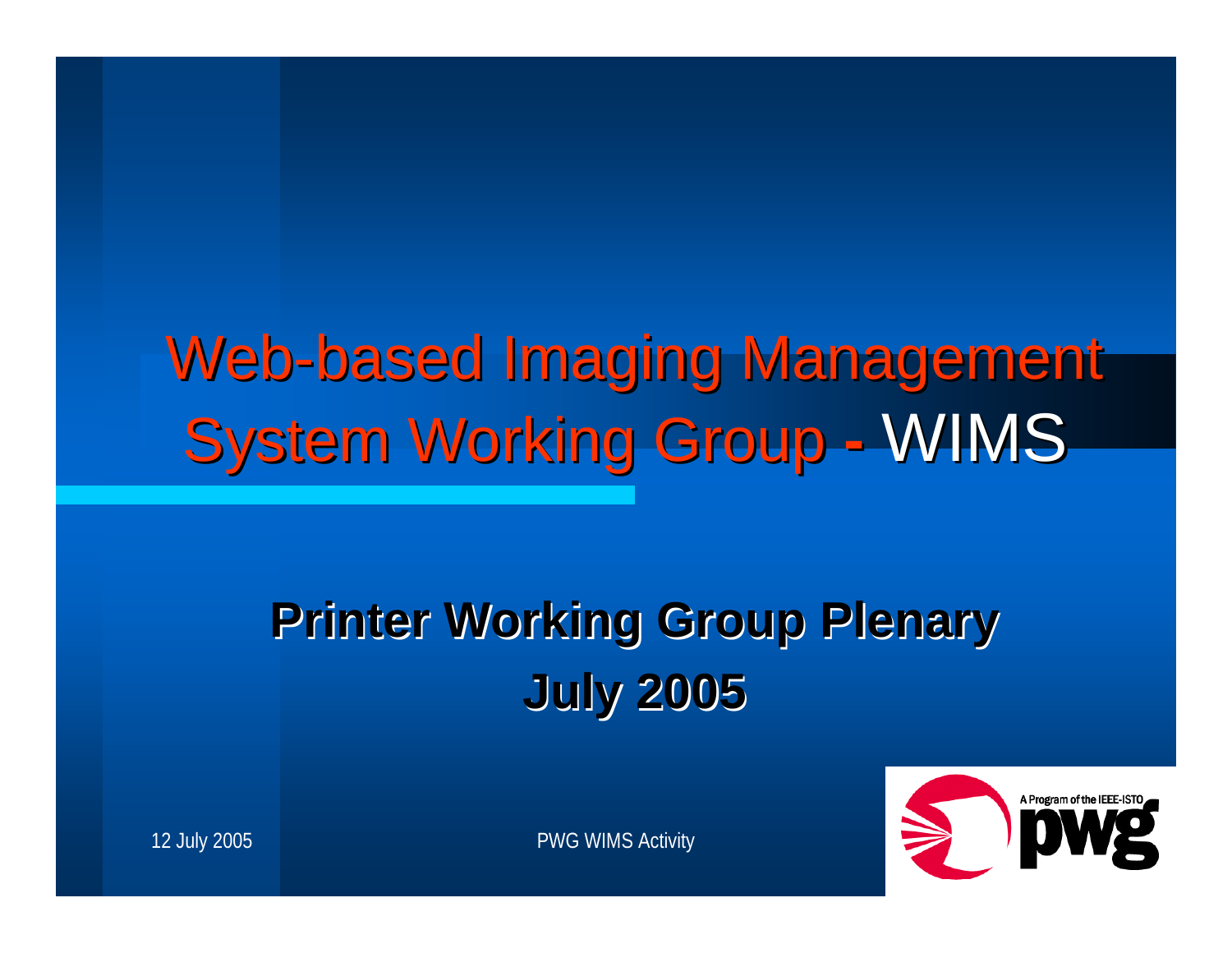

## **WIMS Working Group Goals WIMS Working Group Goals**

- **Consolidate an Imaging Systems Management Model in line with the PWG Semantic Model, and including:**
	- **The device-oriented elements of the Printer MIB**
	- **The service-oriented elements identified in the various aspects of IPP**
	- – **The most critical elements of imaging and multifunction services**
- **Generate Web Services compatible XML schema reflecting this model**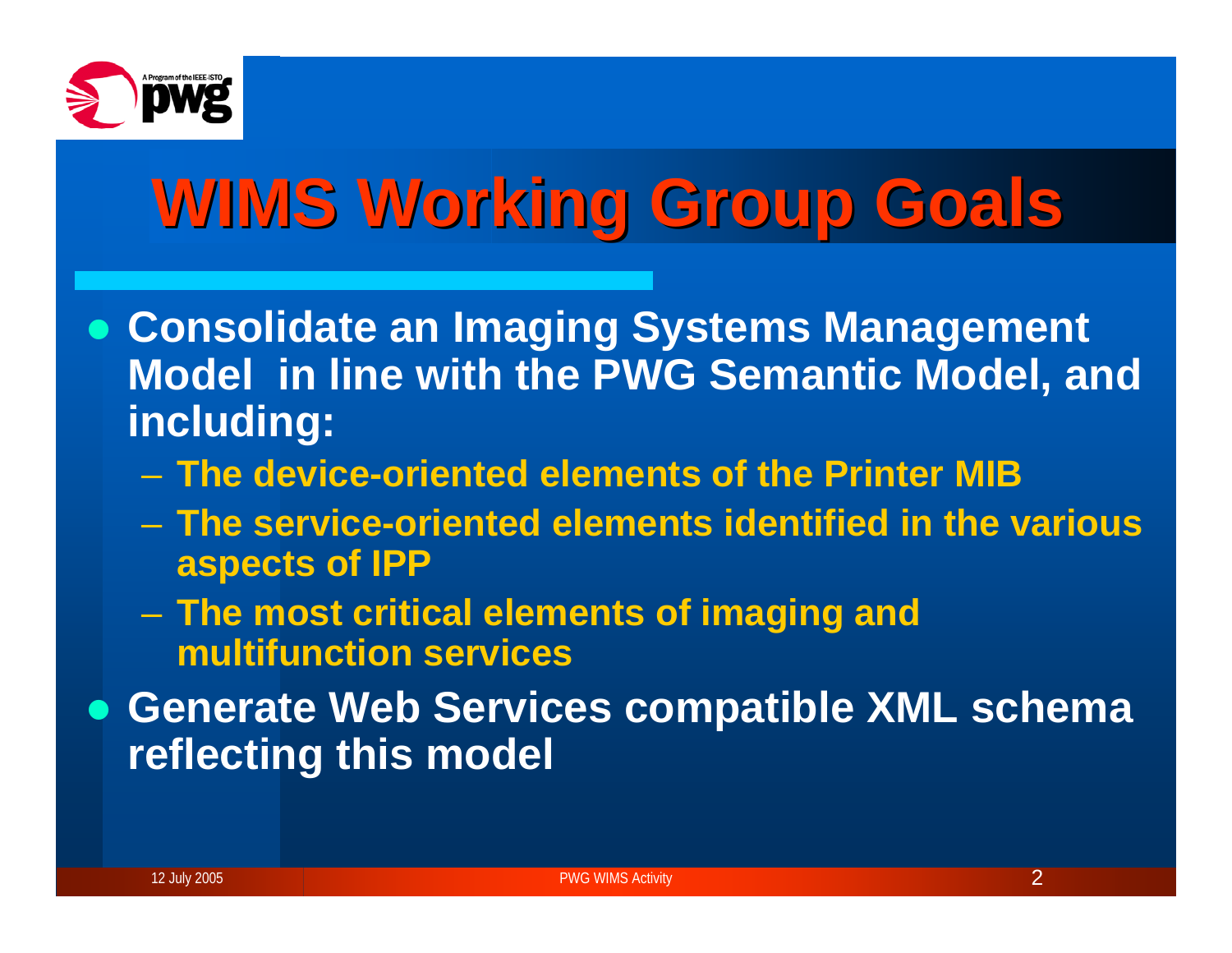

# **WIMS Working Group Goals WIMS Working Group Goals**

#### z **Design a System to**

- **Monitor, Manage and Administer:**
	- **Hardcopy imaging devices and systems**
	- **Image processing services (print spoolers, facsimile, format transform services, etc)**

#### $\mathcal{L}_{\mathcal{A}}$  , and the set of the set of the set of the set of the set of the set of the set of the set of the set of the set of the set of the set of the set of the set of the set of the set of the set of the set of th **In a context supporting both**

- **fleet management (across the Internet by outside service providers) and**
- **enterprise management (within an administrative domain by in-house staff)**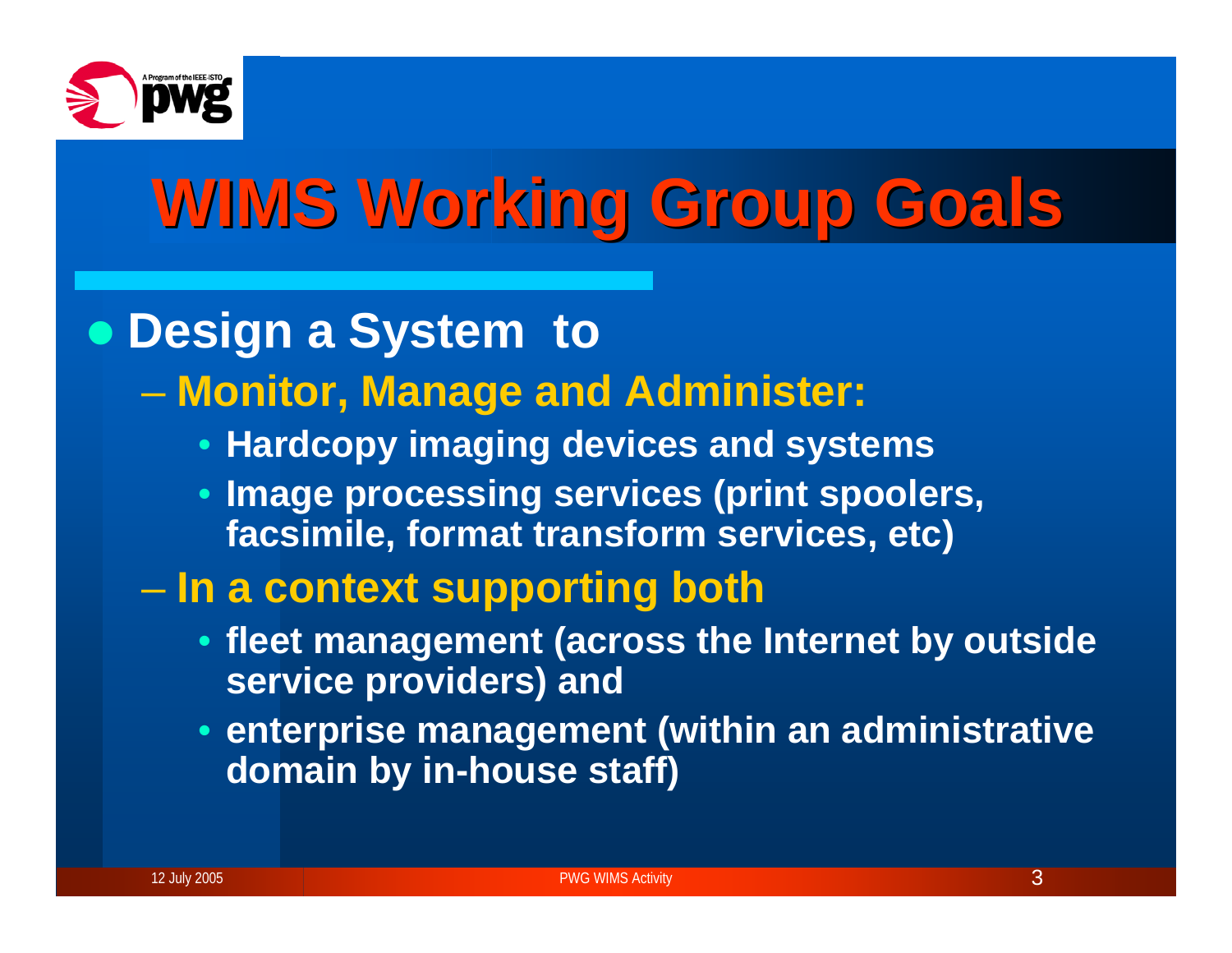

## **WIMS WG Efforts**

<sup>z</sup>**WIMS Protocol Document • Standard for Imaging System Counters Counter Specification Mapping to Counter MIB Mapping to Counter XML W3C Schema**  $\bullet$  **Other XML W3C Schema** – Paris Paris II.<br>Politika **Printer MIB and Related MIB objects,**  – **WIMS and Printer Semantic Model elements**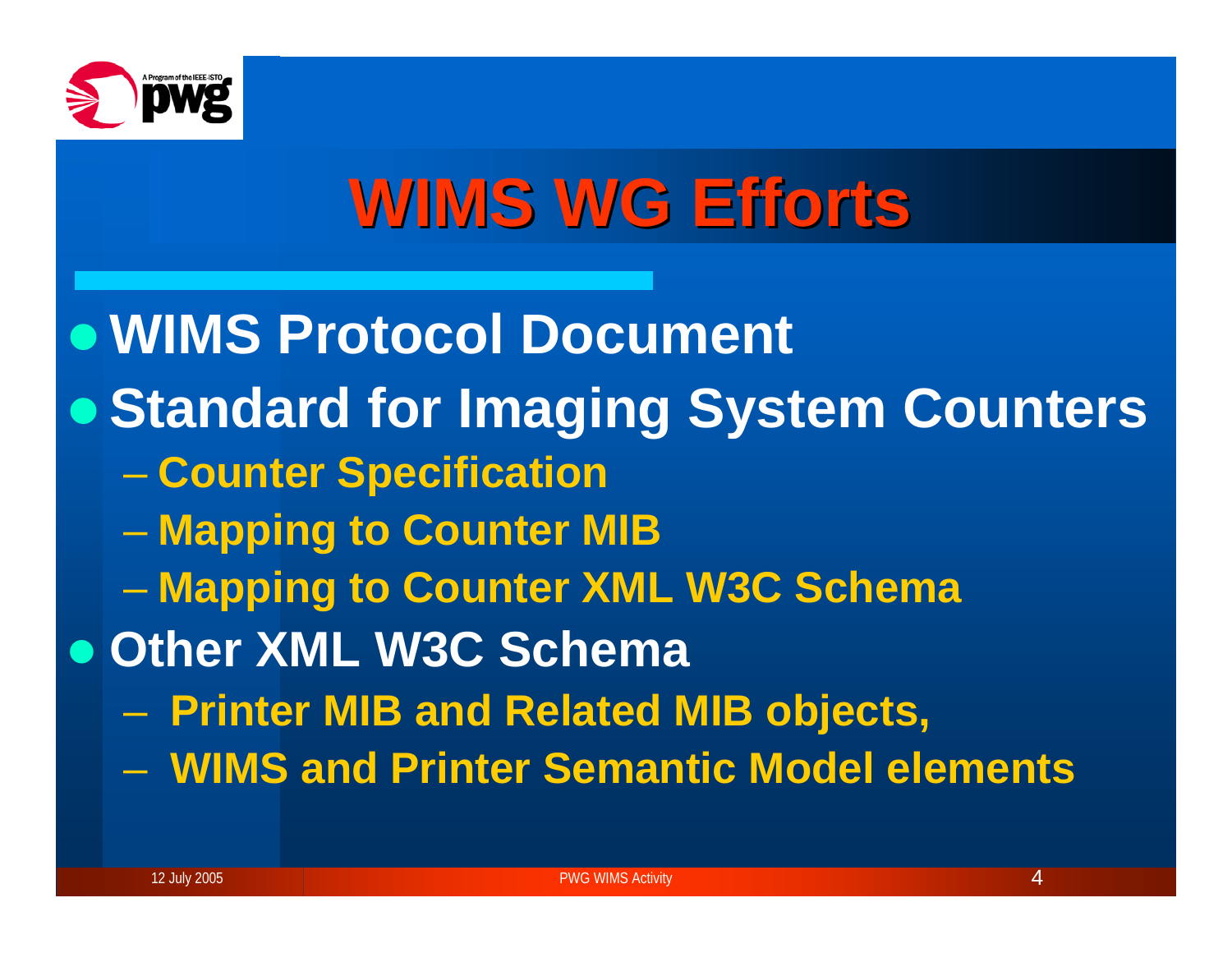

# **WIMS Protocol Document WIMS Protocol Document**

- **Purpose: To define Operations and Actions supporting Remote Third-Party management of Imaging Systems**
- **Current Document: [ftp://ftp.pwg.org/pub/pwg/wims/wd/wd](ftp://ftp.pwg.org/pub/pwg/wims/wd/wd-wimscount10-20050323rev.pdf)[wimscount10-20050323rev.pdf](ftp://ftp.pwg.org/pub/pwg/wims/wd/wd-wimscount10-20050323rev.pdf)**
- **Status: Prototype**
- **Remaining Activities:** 
	- **Refinement and update of section 3, Scenarios and Requirements**
	- **Review and Alignment check**
	- **Last Call and Analysis of Comments and Questions**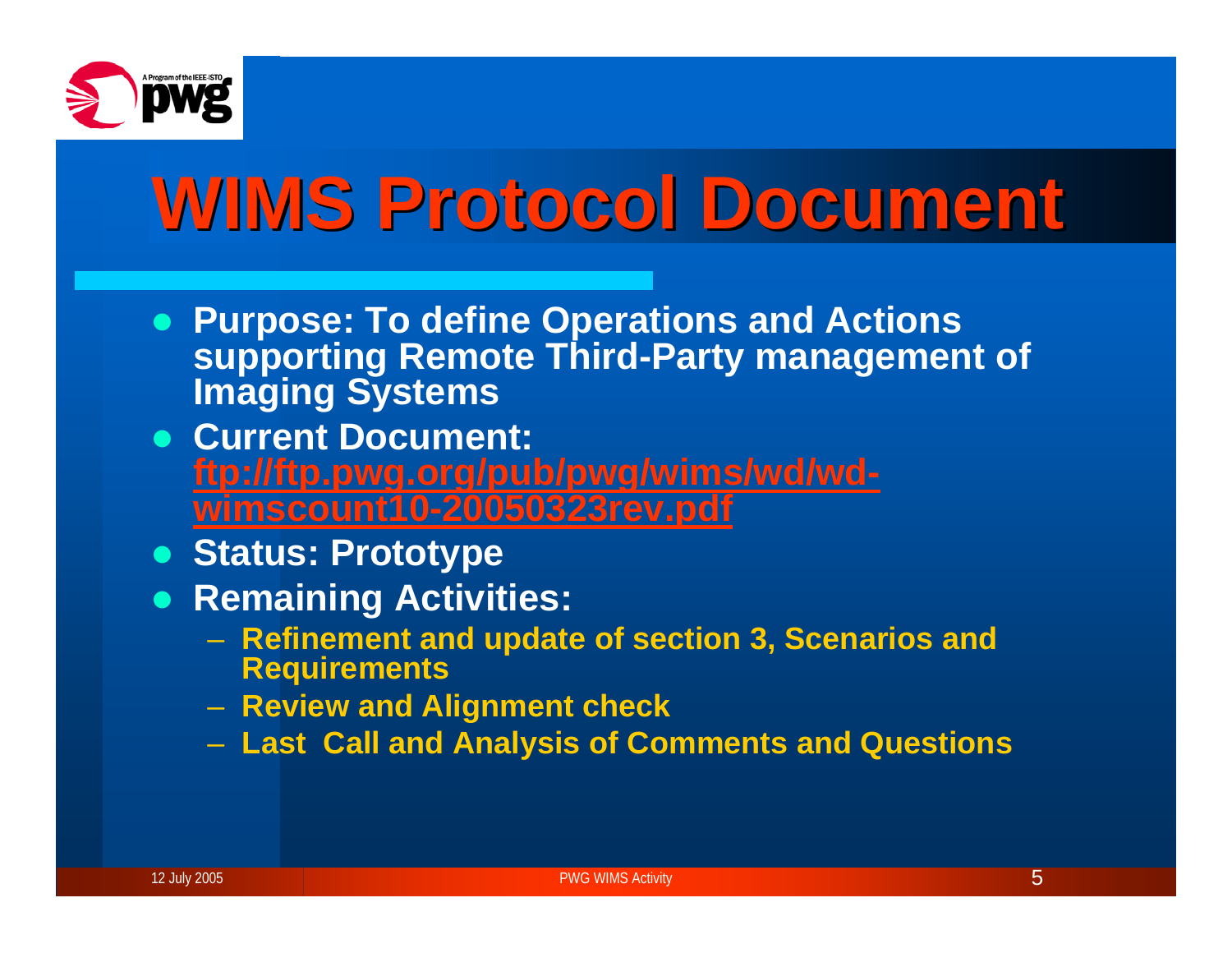

# **Standard for Imaging System Counters Imaging System Counters**

- **The "Counter Spec":** 
	- **Defines the usage counters for an Imaging System and the Services in that system.**
- z **Status:**
	- **Went into PWG "Last Call" 29 March 2005**
	- **Last Call comments have been addressed**
- **Current Version:** 
	- **[ftp://ftp.pwg.org/pub/pwg/wims/wd/lcrc-wimscount10-](ftp://ftp.pwg.org/pub/pwg/wims/wd/lcrc-wimscount10-20050629.pdf) [20050629.pdf](ftp://ftp.pwg.org/pub/pwg/wims/wd/lcrc-wimscount10-20050629.pdf)**
- **Remaining Steps** 
	- **Working Group review (internal alignment)**
	- **PWG Vote - August**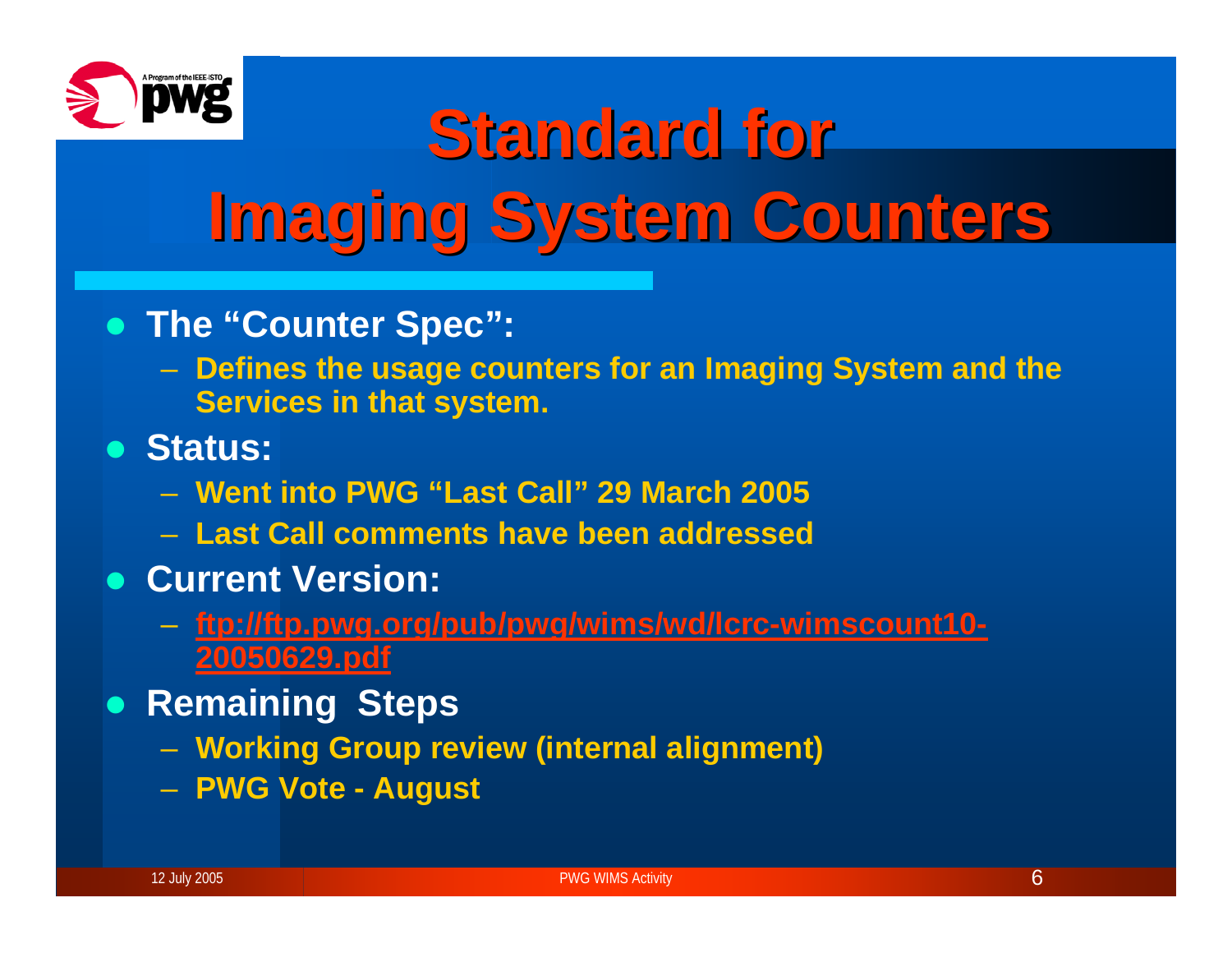

# **Counter MIB Counter MIB**

#### **• Purpose:**

- **SNMP compatible mapping of Imaging System Counters and other Semantics for Imaging System and Component Usage and Status\Status:**
- **Went into PWG "Last Call" 29 March 2005**
- **Last Call comments have been addressed**
- **Document has been updated and revie wed**
- **Current Version:** 
	- **[ftp://ftp.pwg.org/pub/pwg/wims/wd/lcrc](ftp://ftp.pwg.org/pub/pwg/wims/wd/lcrc-wimscountmib10-20050616.htm)[wimscountmib10-20050616.htm](ftp://ftp.pwg.org/pub/pwg/wims/wd/lcrc-wimscountmib10-20050616.htm)**
- **Remaining Steps** 
	- **Final Working Group review (internal alignment)**
	- **PWG Vote - August**